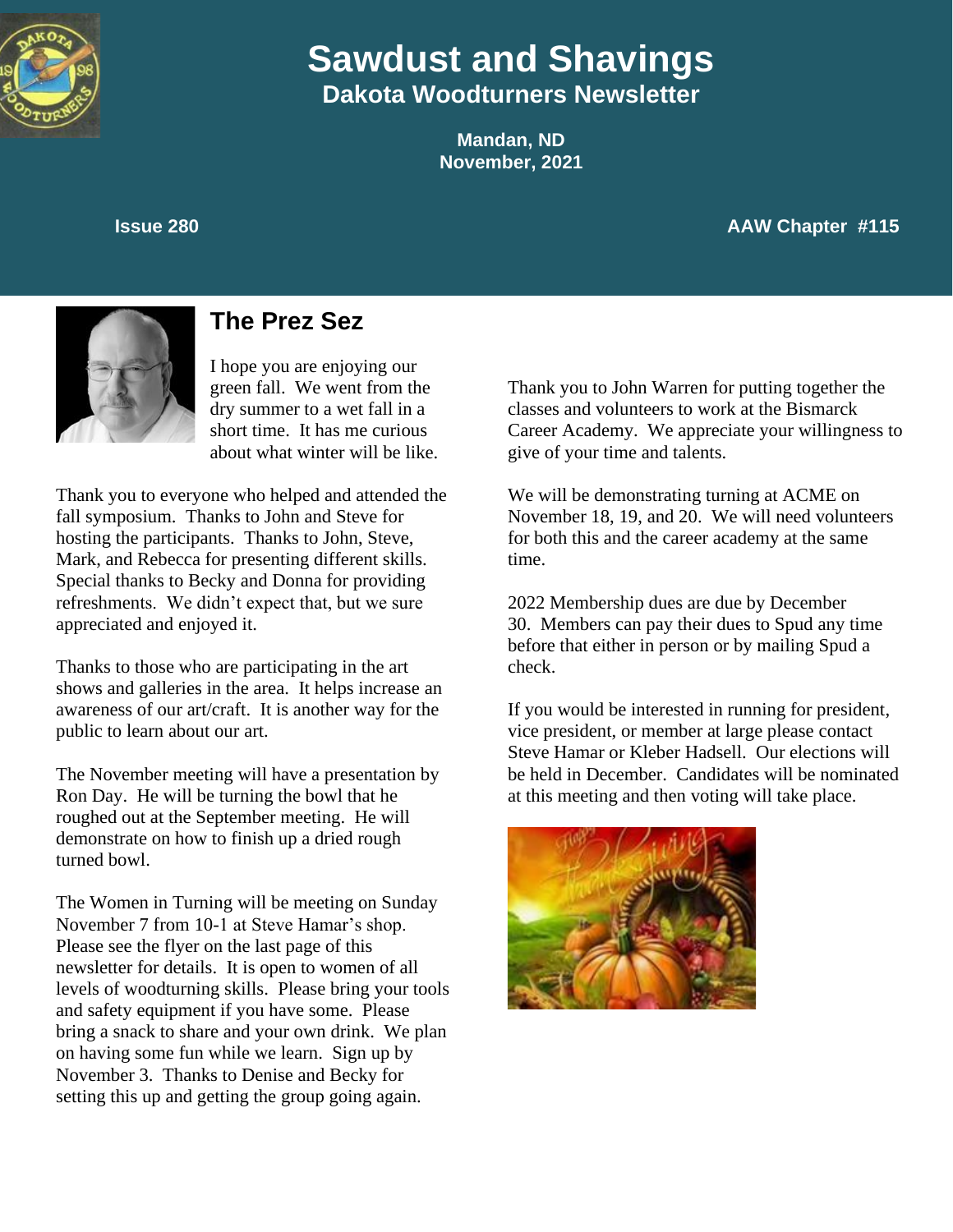## General Meeting October 9, 2021

The meeting was called to order by President Kirk Maize

#### **Guests**

No Guests

Motion to approve minutes from last month by Peggy Rask, second by Todd Richardson. Motion passed.

Treasurer's report was made by Bob Gruman.

Twig Zahn and Kirk Maize were both awarded a Jurors choice award from BAGA.

John Warren reported on the American Rescue Plan, where we can apply for a grant. Motion made for the grant of \$5000 by Becky Warren, second made by Mark Kielpinski, Motion passed. Motion made for the club to pay the additional \$2500 made by Becky Warren, second by Peggy Rask, motion passed.

Becky Warren said that we had really good feedback from the Career Academy Kids. John Warren requested volunteers for working with the Career Academy Kids.

Nothing new to add from the Election Committee.

WIT is planning to meet at Steve Hamars on Sunday November  $7<sup>th</sup>$ . See last page of this newsletter for details.

No information on the Education Grant.

Mystery prize was won by Ralph Feland President's challenge was won by George Scholl.

The club had a discussion on how to price the turnings to sell.

The November meeting will be Ron Day finish turning a bowl

No demonstration at the October meeting. The was plenty of hands-on turning at the Hamar and Warren shops for the rest of the weekend.

## **Show and Share**

Mark Kielpinski: maple bowl with a birch bark ring around it, a bat made out of a maple billet and a Russian olive bowl.

Becca Kielpinski: an egg and a sphere with zentangle designs on it.

Doug Alm: Pecan lidded bowl with a black walnut lid and a cedar vase.

Dave Malarkey: several tops and a 3-wing lidded bowl made out of elm.

Larry Nelson: a bowl made out of big leaf maple scraps cut into a herring bone pattern.

DeWayne Robinson: a segmented light house.

George Gerhardt: small bowl

Dale Sauer: a segmented bowl with 853 pieces.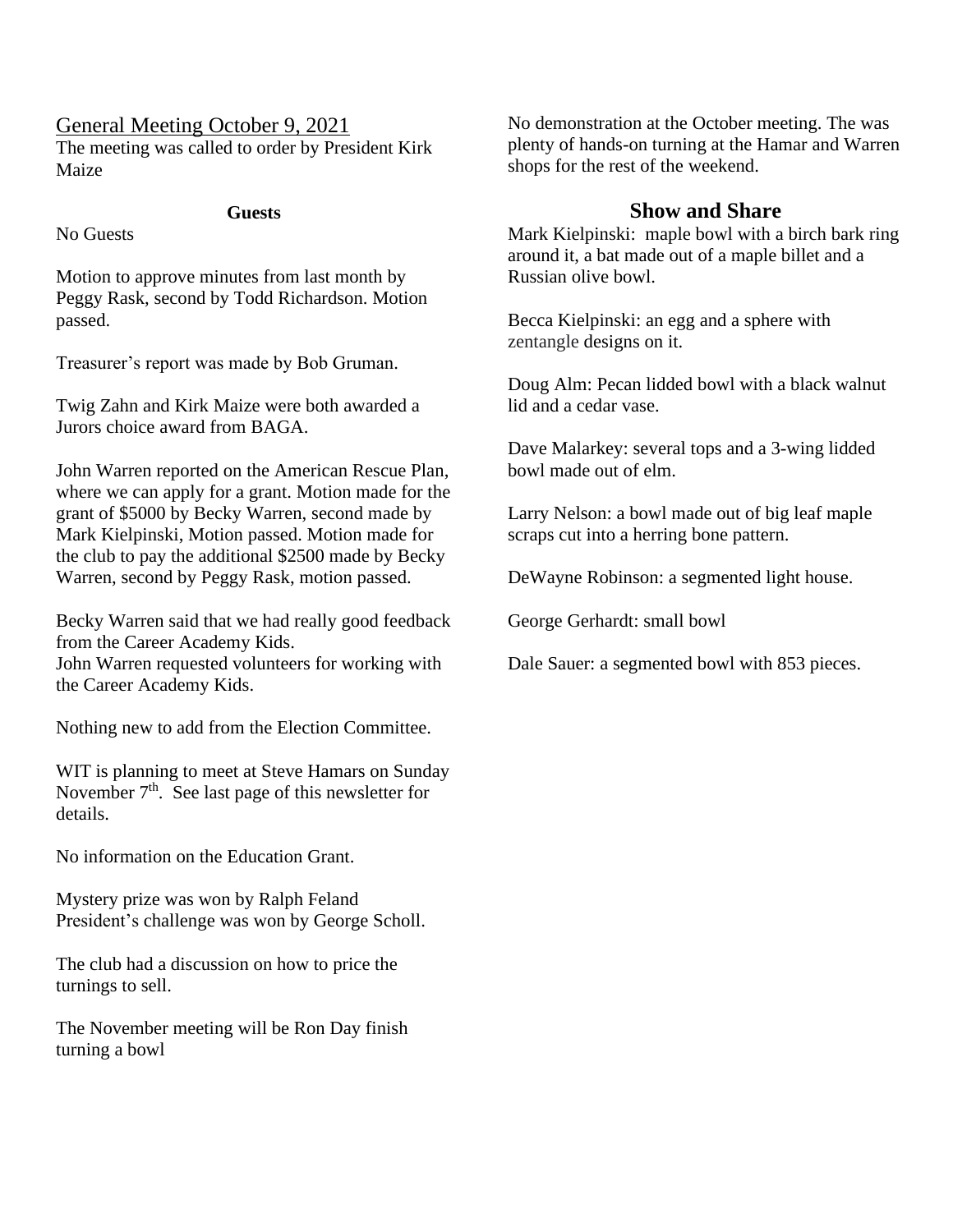October 2021 Meeting Pics:





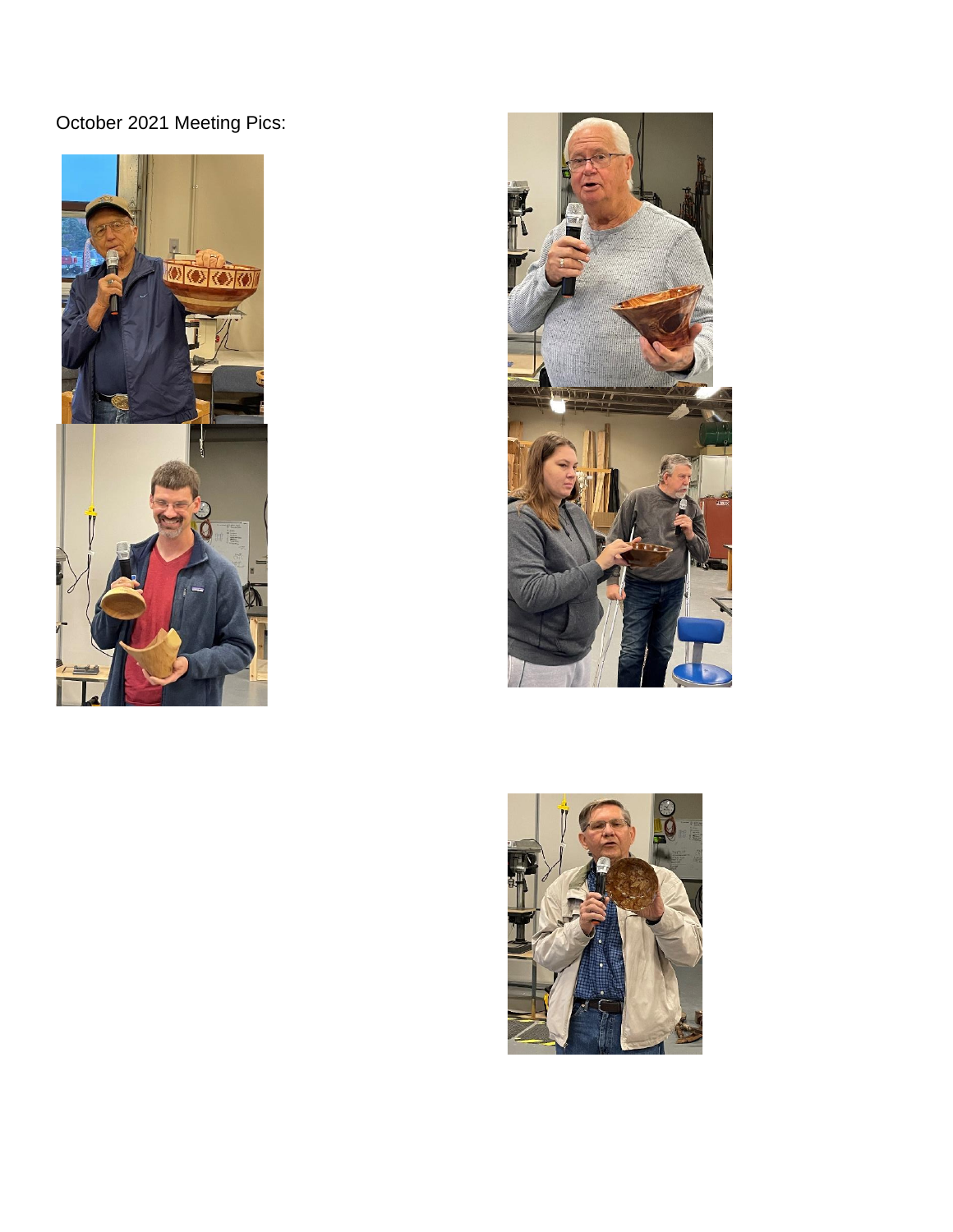### E-Board Minutes Oct 12, 2021

E Board Notes from the Meeting October 12, 2021 at 7:00 PM John Warren's Shop

Meeting started at 7:00 p.m. Attendees were Kirk Maize, Mark Kielpinski, Spud Gruman, Mike Orgaard, Kleber Hadsell, John Warren, Absent: Denise Johnson

Treasurer's Report: Spud gave a report.

Old Business:

Fall Seminar Report: There was a discussion held on the symposium. The board felt it went well. There is a possibility that we might use this format again.

Grant: John reported he is having difficulty finding suppliers with the needed tools, storage for them, and face shields.

ACME Demo: Sign-up sheet will be at the November meeting. The ACME demo and the school woodturning demos have over lapping dates so we will need more volunteers. The dates for the ACME demonstration are November 18, 19, and 20.

Election Committee: There was no news to report.

#### New Business:

Christmas Party: The date is set for January 8. Kirk will call and confirm the details.

Covid Numbers: The discussion was that we did not have to be concerned about this.

2022 Raffle: Without Denise there, the board did not act on this item.

Membership Committee: The board felt that the committee needs to be set up to follow up on dues collection in January. Members can pay their dues any time before Dec. 30 by sending them to Spud or handing the dues to him at a meeting.

Other: The discussion on the spring symposium will be carried over to November.

A motion was made to carry over the 2021 education grants by Spud, 2nd by Kirk, motion passed.

Adjourned at 8:00 P.M.